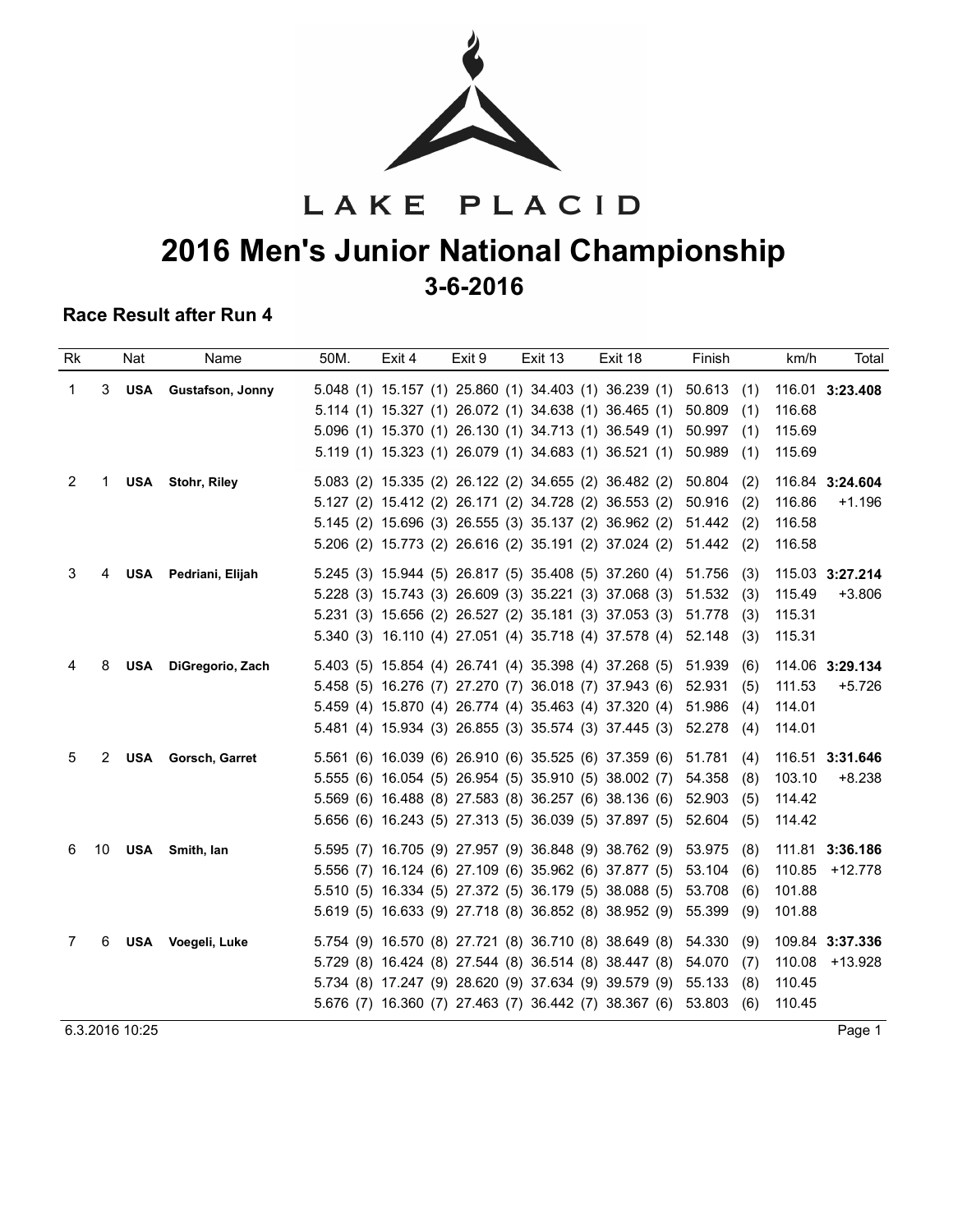

LAKE PLACID

## **2016 Men's Junior National Championship 3-6-2016**

| <b>Rk</b> |   | Nat | Name            | 50M. | Exit 4 | Exit 9 | Exit 13 | Exit 18                                                              | Finish     | Total<br>km/h                                                                          |
|-----------|---|-----|-----------------|------|--------|--------|---------|----------------------------------------------------------------------|------------|----------------------------------------------------------------------------------------|
| 8         |   | USA | Jens, Keaton    |      |        |        |         |                                                                      |            | 5.787 (10) 17.012 (10) 28.358 (10) 37.366 (10) 39.285 (10) 54.615 (10) 110.83 3:39.522 |
|           |   |     |                 |      |        |        |         | 5.786 (9) 17.275 (10) 28.574 (10) 37.670 (10) 39.643 (10) 55.774 (9) |            | 108.89<br>+16.114                                                                      |
|           |   |     |                 |      |        |        |         | 5.760 (9) 16.349 (6) 27.467 (6) 36.510 (8) 38.482 (8) 54.172 (7)     |            | 110.01                                                                                 |
|           |   |     |                 |      |        |        |         | 5.774 (9) 16.539 (8) 27.838 (9) 36.878 (9) 38.809 (8) 54.961         | (8)        | 110.01                                                                                 |
| 9         | 5 | USA | Smith . Nehemia |      |        |        |         | 5.646 (8) 16.145 (7) 27.199 (7) 36.253 (7) 38.208 (7) 53.934 (7)     |            | 108.78 3:41.698                                                                        |
|           |   |     |                 |      |        |        |         | 5.799 (10) 16.581 (9) 27.692 (9) 37.011 (9) 39.146 (9) 57.815 (10)   |            | 97.62<br>+18.290                                                                       |
|           |   |     |                 |      |        |        |         | 5.728 (7) 16.365 (7) 27.474 (7) 36.481 (7) 38.444 (7) 55.203 (9)     |            | 108.18                                                                                 |
|           |   |     |                 |      |        |        |         | 5.704 (8) 16.243 (5) 27.340 (6) 36.432 (6) 38.397 (7) 54.746 (7)     |            | 108.18                                                                                 |
|           | 9 | USA | Taylor, Justin  |      |        |        |         | 5.349 (4) 15.659 (3) 26.474 (3) 35.122 (3) 36.989 (3) 51.811         | (5)        | 113.48 1:43.927                                                                        |
|           |   |     |                 |      |        |        |         | 5.351 (4) 15.791 (4) 26.642 (4) 35.317 (4) 37.203 (4) 52.116         | (4)        | 112.53                                                                                 |
|           |   |     |                 |      |        |        |         |                                                                      | <b>DNF</b> |                                                                                        |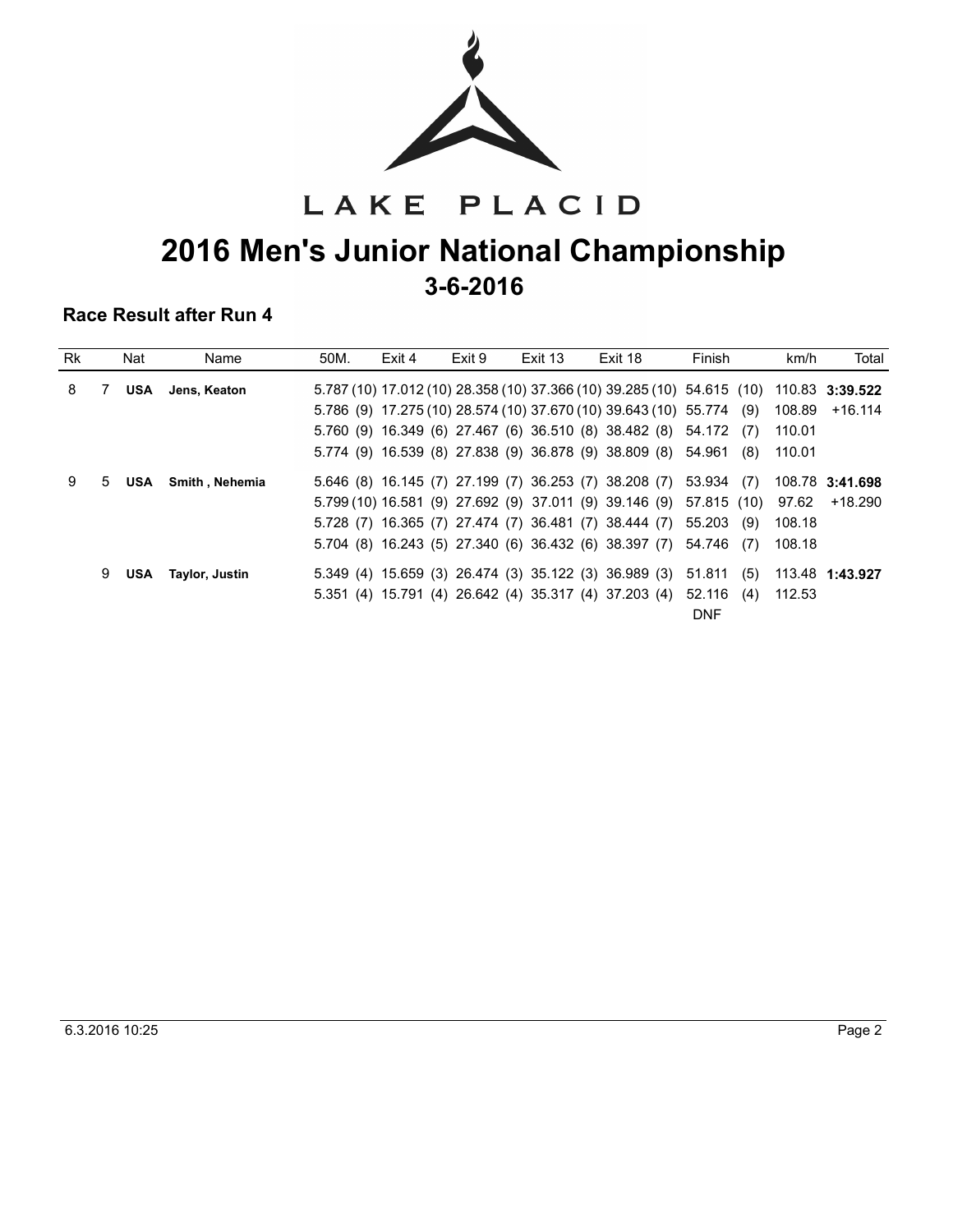

LAKE PLACID

## **2016 Women's Junior National Championship 3-6-2016**

#### **Race Result after Run 4**

| <b>Rk</b> |   | Nat        | Name                           | 50M. | Exit 4 | Exit 9 | Exit 13 | Exit 18                                                      | Finish        | Total<br>km/h      |
|-----------|---|------------|--------------------------------|------|--------|--------|---------|--------------------------------------------------------------|---------------|--------------------|
| 1         | 4 | <b>USA</b> | <b>Arndt, Brittney</b>         |      |        |        |         | 6.568 (2) 18.862 (1) 27.970 (1) 32.530 (1) 40.766 (1) 45.052 | (1)           | 110.15 2:59.052    |
|           |   |            |                                |      |        |        |         | 6.583 (2) 18.850 (2) 27.889 (1) 32.406 (2) 40.544 (1)        | 44.743<br>(1) | 111.26             |
|           |   |            |                                |      |        |        |         | 6.562 (2) 18.864 (2) 27.909 (1) 32.364 (1) 40.394 (1)        | 44.560<br>(1) | 112.28             |
|           |   |            |                                |      |        |        |         | 6.558 (2) 18.855 (2) 27.929 (2) 32.402 (1) 40.490 (1)        | 44.697<br>(1) | 112.28             |
| 2         | 3 |            | USA Weinberg, Gracie           |      |        |        |         | 6.544 (1) 18.889 (2) 28.019 (2) 32.537 (2) 41.035 (3)        | 45.502<br>(3) | 111.42 3:00.030    |
|           |   |            |                                |      |        |        |         | 6.554 (1) 18.821 (1) 27.899 (2) 32.399 (1) 40.569 (2)        | 44.812<br>(2) | 111.70<br>$+0.978$ |
|           |   |            |                                |      |        |        |         | 6.547 (1) 18.852 (1) 27.945 (2) 32.424 (2) 40.572 (2)        | 44.851<br>(2) | 111.59             |
|           |   |            |                                |      |        |        |         | 6.536 (1) 18.796 (1) 27.900 (1) 32.403 (2) 40.591 (2)        | 44.865<br>(2) | 111.59             |
| 3         | 7 |            | <b>USA</b> Farguharson, Ashley |      |        |        |         | 6.652 (4) 18.989 (4) 28.134 (3) 32.685 (3) 40.927 (2)        | 45.230<br>(2) | 110.36 3:00.947    |
|           |   |            |                                |      |        |        |         | 6.619 (4) 18.890 (3) 27.969 (3) 32.501 (3) 40.803 (3)        | 45.220<br>(3) | 110.81<br>$+1.895$ |
|           |   |            |                                |      |        |        |         | 6.639 (3) 18.911 (3) 27.985 (3) 32.480 (3) 40.965 (3)        | 45.474<br>(3) | 111.19             |
|           |   |            |                                |      |        |        |         | 6.622 (3) 18.890 (3) 27.966 (3) 32.493 (3) 40.711 (3)        | 45.023<br>(3) | 111.19             |
| 4         | 8 |            | <b>USA</b> Axton, Sydney       |      |        |        |         | 6.699 (8) 19.170 (8) 28.428 (8) 32.981 (7) 41.273 (6)        | 45.587<br>(6) | 110.18 3:02.669    |
|           |   |            |                                |      |        |        |         | 6.691 (6) 19.156 (7) 28.394 (4) 32.951 (4) 41.215 (4)        | 45.525<br>(4) | 110.16<br>$+3.617$ |
|           |   |            |                                |      |        |        |         | 6.703 (6) 19.210 (6) 28.480 (6) 33.054 (6) 41.388 (6) 45.754 | (6)           | 109.74             |
|           |   |            |                                |      |        |        |         | $6.727$ (8) 19.233 (6) 28.520 (6) 33.090 (6) 41.431 (6)      | 45.803<br>(6) | 109.74             |
| 5         | 5 |            | USA Forgan, Chevonne           |      |        |        |         | 6.668 (5) 19.083 (5) 28.303 (4) 32.884 (4) 41.186 (4) 45.524 | (5)           | 109.51 3:03.878    |
|           |   |            |                                |      |        |        |         | 6.653 (5) 19.045 (5) 28.527 (6) 33.460 (6) 42.311 (7)        | 46.886<br>(6) | 102.02<br>$+4.826$ |
|           |   |            |                                |      |        |        |         | 6.674 (5) 19.101 (5) 28.362 (5) 32.961 (5) 41.337 (5)        | 45.742<br>(5) | 109.12             |
|           |   |            |                                |      |        |        |         | 6.668 (5) 19.088 (5) 28.342 (5) 32.941 (5) 41.319 (5) 45.726 | (5)           | 109.12             |
| 6         | 6 | <b>USA</b> | Kirkby, Sophie                 |      |        |        |         | 6.687 (7) 19.085 (6) 28.343 (5) 32.940 (6) 41.374 (7)        | 45.814<br>(7) | 109.27 3:04.149    |
|           |   |            |                                |      |        |        |         | 6.712 (7) 19.146 (6) 28.691 (7) 33.565 (8) 42.392 (8)        | 47.001<br>(8) | 103.18<br>$+5.097$ |
|           |   |            |                                |      |        |        |         | 6.645 (4) 19.004 (4) 28.222 (4) 32.799 (4) 41.190 (4) 45.612 | (4)           | 109.63             |
|           |   |            |                                |      |        |        |         | 6.651 (4) 19.058 (4) 28.321 (4) 32.900 (4) 41.294 (4)        | 45.722 (4)    | 109.63             |
| 7         | 9 |            | <b>USA</b> Sepucha, Courtney   |      |        |        |         | 6.720 (9) 19.391 (10) 28.933 (9) 33.706 (9) 42.422 (9)       | 47.013<br>(9) | 105.35 3:08.473    |
|           |   |            |                                |      |        |        |         | 6.718 (8) 19.400 (9) 28.934 (9) 33.669 (9) 42.448 (9)        | 47.125<br>(9) | 106.17<br>$+9.421$ |
|           |   |            |                                |      |        |        |         | 6.730 (7) 19.413 (8) 28.964 (7) 33.704 (7) 42.431 (7)        | 47.073<br>(7) | 106.35             |
|           |   |            |                                |      |        |        |         | 6.710 (6) 19.405 (8) 28.958 (8) 33.680 (8) 42.534 (7) 47.262 | (7)           | 106.35             |

e 3.2016 10:29 Page 1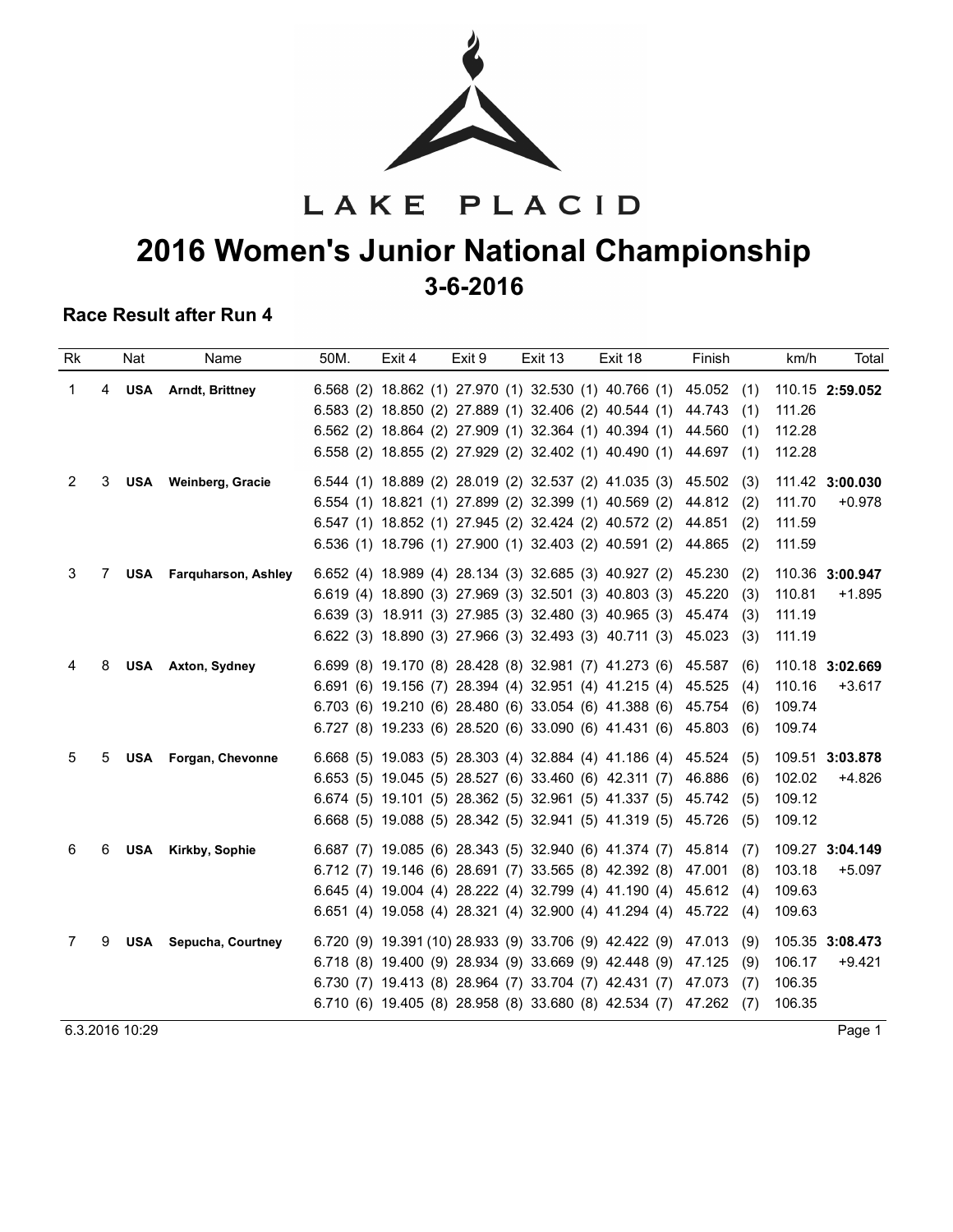

LAKE PLACID

## **2016 Women's Junior National Championship 3-6-2016**

| <b>Rk</b> |    | Nat        | Name                     | 50M. | Exit 4 | Exit 9 | Exit 13 | Exit 18                                                               | Finish                      | km/h            | Total   |
|-----------|----|------------|--------------------------|------|--------|--------|---------|-----------------------------------------------------------------------|-----------------------------|-----------------|---------|
| 8         | 10 | <b>USA</b> | Wiley, Isabel            |      |        |        |         | 6.783 (10) 19.373 (9) 29.584 (10) 36.446 (10) 48.327 (10) 54.286 (10) |                             | 72.97 3:21.430  |         |
|           |    |            |                          |      |        |        |         | 6.750 (9) 19.248 (8) 28.742 (8) 33.483 (7) 42.262 (6) 46.973          | (7)                         | 105.78          | +22.378 |
|           |    |            |                          |      |        |        |         | 6.759 (8) 19.312 (7) 29.468 (8) 35.915 (8) 47.122 (8) 52.851          | (8)                         | 104.11          |         |
|           |    |            |                          |      |        |        |         | 6.716 (7) 19.250 (7) 28.831 (7) 33.653 (7) 42.557 (8) 47.320          | (8)                         | 104.11          |         |
|           |    | <b>USA</b> | Rice, Mackenzie          |      |        |        |         | $6.586$ (3) 18.963 (3) 28.373 (7) 33.307 (8) 42.098 (8)               | 46.614<br>(8)               | 102.44 1:32.359 |         |
|           |    |            |                          |      |        |        |         | 6.583 (2) 18.989 (4) 28.401 (5) 33.035 (5) 41.399 (5) 45.745          | (5)<br><b>DNF</b>           | 108.60          |         |
|           | 2  | <b>USA</b> | <b>Bishop, Katherine</b> |      |        |        |         | $6.683$ (6) 19.135 (7) 28.363 (6) 32.927 (5) 41.199 (5)               | 45.504<br>(4)<br><b>DNF</b> | 109.99          | 45.504  |
|           |    |            |                          |      |        |        |         |                                                                       | <b>DNS</b>                  |                 |         |
|           |    |            |                          |      |        |        |         |                                                                       | <b>DNS</b>                  |                 |         |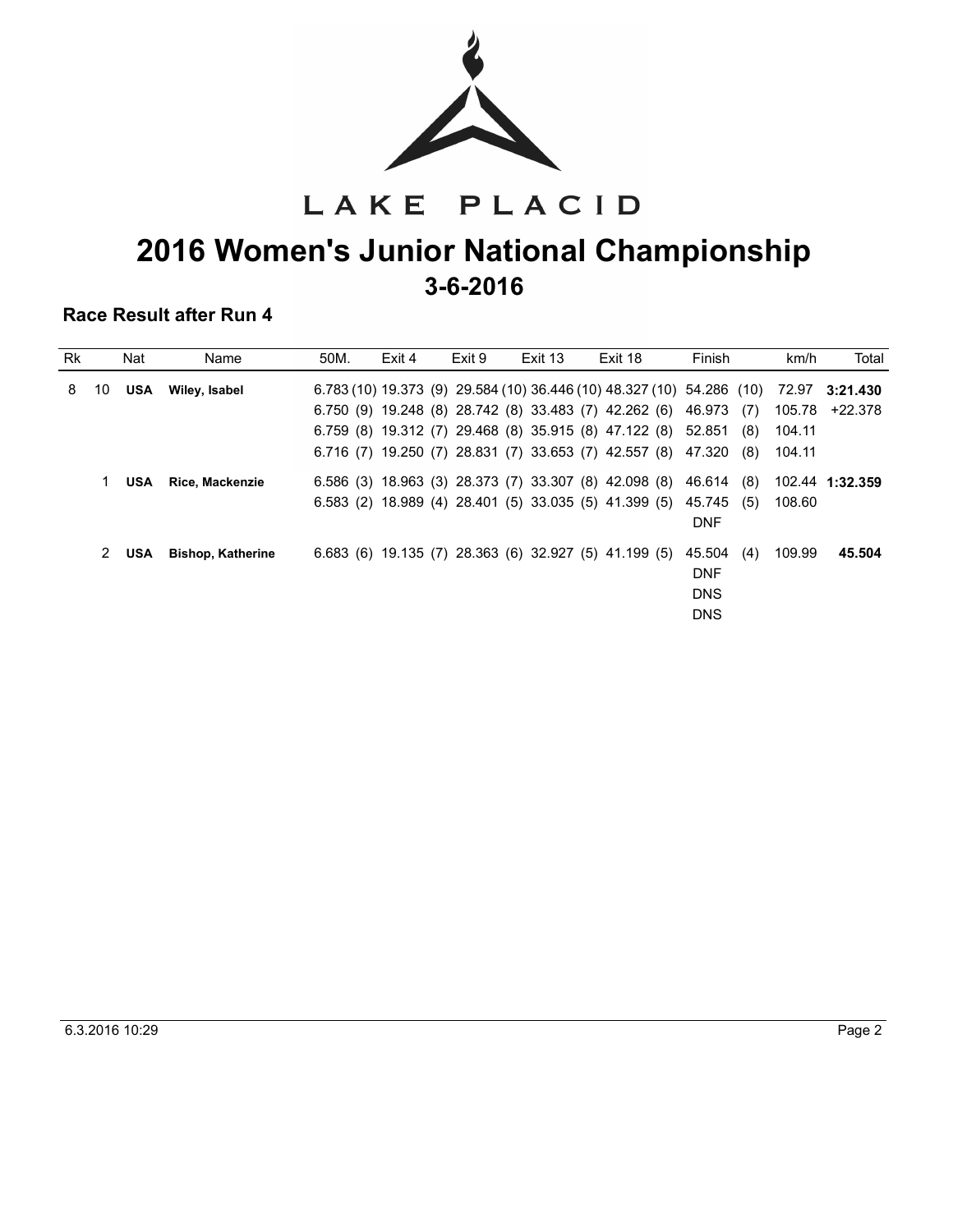

# LAKE PLACID **2016 Junior National Seeding Race #2 3-6-2016**

| Rk             |                | Nat        | Name                      | 50M. | Exit 4 | Exit 9 | Exit 13 | Exit 18                                                                                                               | Finish                         | km/h<br>Total                         |
|----------------|----------------|------------|---------------------------|------|--------|--------|---------|-----------------------------------------------------------------------------------------------------------------------|--------------------------------|---------------------------------------|
| 1              | 3              | <b>USA</b> | <b>Gustafson, Jonny</b>   |      |        |        |         | 5.096 (1) 15.370 (1) 26.130 (1) 34.713 (1) 36.549 (1)<br>5.119 (1) 15.323 (1) 26.079 (1) 34.683 (1) 36.521 (1)        | 50.997<br>(1)<br>50.989<br>(1) | 115.51 1:41.986<br>115.69             |
| $\overline{2}$ | $\mathbf 1$    |            | <b>USA</b> Stohr, Riley   |      |        |        |         | 5.145 (2) 15.696 (3) 26.555 (3) 35.137 (2) 36.962 (2)<br>5.206 (2) 15.773 (2) 26.616 (2) 35.191 (2) 37.024 (2)        | 51.442<br>(2)<br>51.442<br>(2) | 116.86 1:42.884<br>$+0.898$<br>116.58 |
| 3              | 4              |            | USA Pedriani, Elijah      |      |        |        |         | 5.231 (3) 15.656 (2) 26.527 (2) 35.181 (3) 37.053 (3)<br>5.340 (3) 16.110 (4) 27.051 (4) 35.718 (4) 37.578 (4)        | 51.778<br>(3)<br>52.148<br>(3) | 114.04 1:43.926<br>115.31<br>$+1.940$ |
| 4              | 8              |            | USA DiGregorio, Zach      |      |        |        |         | 5.459 (4) 15.870 (4) 26.774 (4) 35.463 (4) 37.320 (4)<br>5.481 (4) 15.934 (3) 26.855 (3) 35.574 (3) 37.445 (3)        | 51.986<br>(4)<br>52.278<br>(4) | 114.80 1:44.264<br>$+2.278$<br>114.01 |
| 5              | $\overline{2}$ |            | <b>USA</b> Gorsch, Garret |      |        |        |         | 5.569 (6) 16.488 (8) 27.583 (8) 36.257 (6) 38.136 (6)<br>5.656 (6) 16.243 (5) 27.313 (5) 36.039 (5) 37.897 (5)        | 52.903<br>(5)<br>52.604<br>(5) | 113.91 1:45.507<br>114.42<br>$+3.521$ |
| 6              | 6              |            | USA Voegeli, Luke         |      |        |        |         | 5.734 (8) 17.247 (9) 28.620 (9) 37.634 (9) 39.579 (9)<br>5.676 (7) 16.360 (7) 27.463 (7) 36.442 (7) 38.367 (6)        | 55.133<br>(8)<br>(6)<br>53.803 | 109.31 1:48.936<br>110.45<br>$+6.950$ |
| 7              | 10             |            | USA Smith, lan            |      |        |        |         | 5.510 (5) 16.334 (5) 27.372 (5) 36.179 (5) 38.088 (5)<br>5.619 (5) 16.633 (9) 27.718 (8) 36.852 (8) 38.952 (9)        | 53.708<br>(6)<br>55.399<br>(9) | 111.93 1:49.107<br>101.88<br>$+7.121$ |
| 8              | 7              |            | <b>USA</b> Jens, Keaton   |      |        |        |         | 5.760 (9) 16.349 (6) 27.467 (6) 36.510 (8) 38.482 (8)<br>5.774 (9) 16.539 (8) 27.838 (9) 36.878 (9) 38.809 (8)        | 54.172<br>(7)<br>54.961<br>(8) | 108.38 1:49.133<br>110.01<br>$+7.147$ |
| 9              | 5              | <b>USA</b> | Smith, Nehemia            |      |        |        |         | 5.728 (7) 16.365 (7) 27.474 (7) 36.481 (7) 38.444 (7)<br>5.704 (8) 16.243 (5) 27.340 (6) 36.432 (6) 38.397 (7) 54.746 | 55.203<br>(9)<br>(7)           | 108.27 1:49.949<br>108.18<br>$+7.963$ |
|                | 9              | <b>USA</b> | Taylor, Justin            |      |        |        |         |                                                                                                                       | <b>DNF</b>                     |                                       |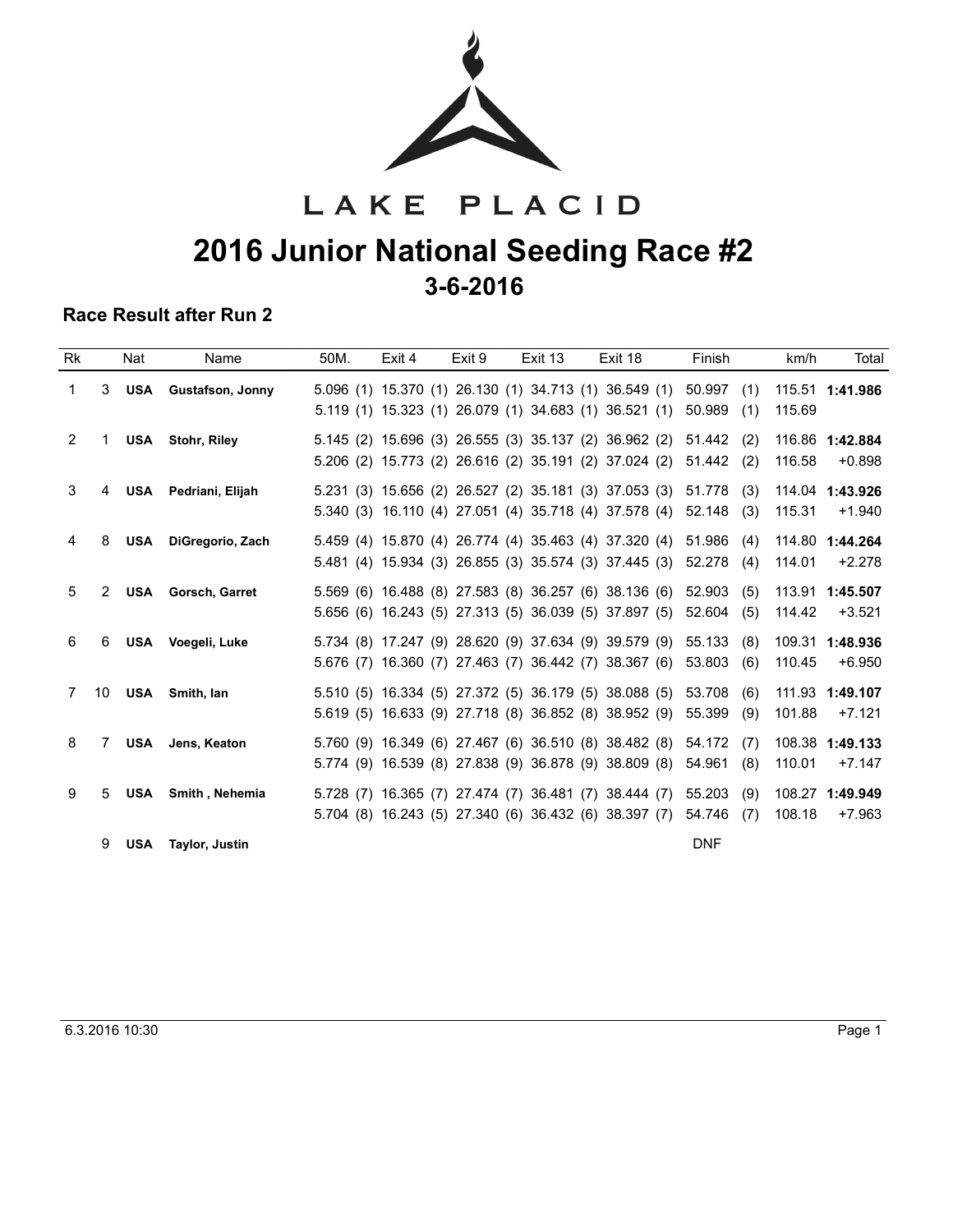

# LAKE PLACID **2016 Junior National Seeding Race #2 3-6-2016**

| Rk |                | Nat        | Name                           | 50M. | Exit 4 | Exit 9 | Exit 13 | Exit 18                                                                                                                  | Finish                         | km/h<br>Total                          |  |
|----|----------------|------------|--------------------------------|------|--------|--------|---------|--------------------------------------------------------------------------------------------------------------------------|--------------------------------|----------------------------------------|--|
| 1  | 4              |            | <b>USA</b> Arndt, Brittney     |      |        |        |         | $6.562$ (2) $18.864$ (2) $27.909$ (1) $32.364$ (1) $40.394$ (1)<br>6.558 (2) 18.855 (2) 27.929 (2) 32.402 (1) 40.490 (1) | 44.560<br>(1)<br>44.697<br>(1) | 112.82 1:29.257<br>112.28              |  |
| 2  | 3              |            | USA Weinberg, Gracie           |      |        |        |         | 6.547 (1) 18.852 (1) 27.945 (2) 32.424 (2) 40.572 (2)<br>6.536 (1) 18.796 (1) 27.900 (1) 32.403 (2) 40.591 (2)           | 44.851<br>(2)<br>44.865<br>(2) | 112.33 1:29.716<br>111.59<br>$+0.459$  |  |
| 3  | 7              |            | <b>USA</b> Farquharson, Ashley |      |        |        |         | 6.639 (3) 18.911 (3) 27.985 (3) 32.480 (3) 40.965 (3)<br>6.622 (3) 18.890 (3) 27.966 (3) 32.493 (3) 40.711 (3)           | 45.474<br>(3)<br>45.023<br>(3) | 111.38 1:30.497<br>111.19<br>$+1.240$  |  |
| 4  | $\overline{2}$ | <b>USA</b> | <b>Bishop, Katherine</b>       |      |        |        |         | 6.664 (5) 19.134 (6) 28.406 (6) 32.960 (5) 41.237 (5)<br>6.672 (6) 19.141 (6) 28.405 (6) 32.979 (6) 41.286 (4)           | 45.574<br>(4)<br>45.633<br>(4) | 110.15 1:31.207<br>109.73<br>$+1.950$  |  |
| 5  | 6              |            | USA Kirkby, Sophie             |      |        |        |         | 6.645 (4) 19.004 (4) 28.222 (4) 32.799 (4) 41.190 (4)<br>6.651 (4) 19.058 (4) 28.321 (4) 32.900 (4) 41.294 (5)           | 45.612<br>(5)<br>45.722<br>(5) | 109.62 1:31.334<br>109.63<br>$+2.077$  |  |
| 6  | 5              |            | USA Forgan, Chevonne           |      |        |        |         | 6.674 (6) 19.101 (5) 28.362 (5) 32.961 (6) 41.337 (6)<br>6.668 (5) 19.088 (5) 28.342 (5) 32.941 (5) 41.319 (6)           | 45.742<br>(6)<br>45.726<br>(6) | 109.13 1:31.468<br>$+2.211$<br>109.12  |  |
| 7  | 8              |            | <b>USA</b> Axton, Sydney       |      |        |        |         | 6.703 (7) 19.210 (7) 28.480 (7) 33.054 (7) 41.388 (7)<br>6.727 (9) 19.233 (7) 28.520 (7) 33.090 (7) 41.431 (7)           | 45.754<br>(7)<br>45.803<br>(7) | 109.62 1:31.557<br>109.74<br>$+2.300$  |  |
| 8  | 9              |            | <b>USA</b> Sepucha, Courtney   |      |        |        |         | 6.730 (8) 19.413 (9) 28.964 (8) 33.704 (8) 42.431 (8)<br>6.710 (7) 19.405 (9) 28.958 (9) 33.680 (9) 42.534 (8)           | 47.073<br>(8)<br>47.262<br>(8) | 105.96 1:34.335<br>106.35<br>$+5.078$  |  |
| 9  | 10             |            | USA Wiley, Isabel              |      |        |        |         | 6.759 (9) 19.312 (8) 29.468 (9) 35.915 (9) 47.122 (9)<br>6.716 (8) 19.250 (8) 28.831 (8) 33.653 (8) 42.557 (9)           | 52.851<br>(9)<br>47.320<br>(9) | 78.35<br>1:40.171<br>104.11<br>+10.914 |  |
|    | 1.             |            | <b>USA</b> Rice, Mackenzie     |      |        |        |         |                                                                                                                          | <b>DNF</b>                     |                                        |  |